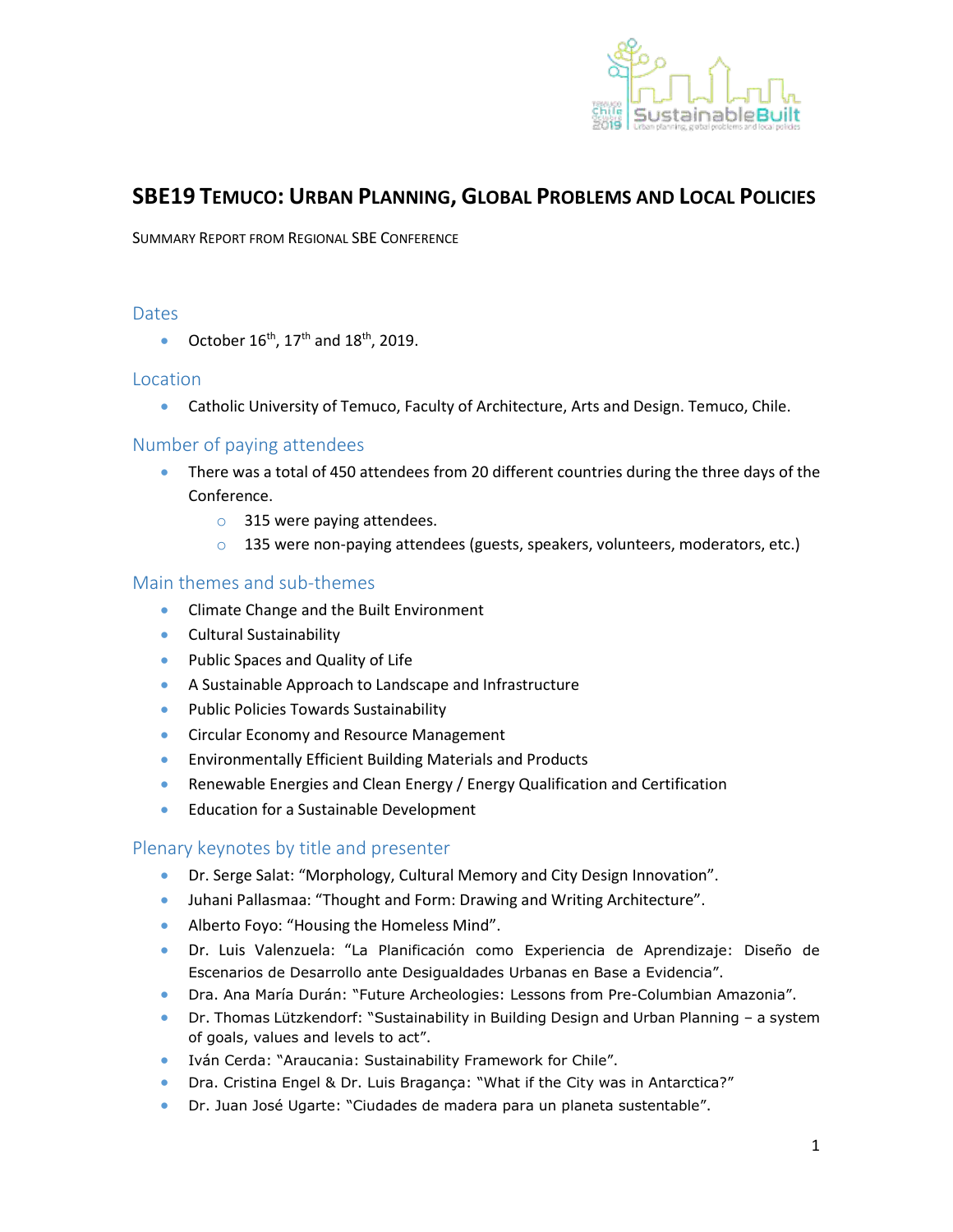

- Dra. Nicola Borregaard: "Energía Sostenible para un Entorno Construido Sostenible: Cuándo, cuánto y cómo".
- Dr. Cristopher Whitman: "El Patrimonio Arquitectónico y La Eficiencia Energética: El reacondicionamiento térmico de los edificios patrimoniales de madera en el Reino Unido".
- Nils Larsson: "Global and Regional Strategies for the Built Environment under Climate Change".

#### **Stats**

- Number of parallel streams: 6
- Number of paper sessions: 18
- Type of scientific peer review used: double blind peer review
- Number of scientific papers presented: 127
- Number of posters: 0

#### Related Roundtables

- There were two type of roundtables:
	- o Regular roundtables: Sessions of dialogue among keynote speakers and the audience. There were 3 of these sessions (one each day), centered around different overarching topics: climate change, urban planning and local policies.
	- o Thematic roundtables by local organizations: Sessions organized by local collaborators that wanted to contribute to the discussion on climate change and the built environment from their own particular standpoint. Details follow on each of these sessions:

| Session #1: Heating Systems by District for Cities in Southern Chile: Advances and Projections |                                                   |  |
|------------------------------------------------------------------------------------------------|---------------------------------------------------|--|
| Moderator: Dr. Nicolás Schiappacasse Poyanco (Catholic University of Temuco)                   |                                                   |  |
| <b>Participants</b>                                                                            | <b>Institution</b>                                |  |
| Werner Baier                                                                                   | Independent Consultant in Construction / Chilean  |  |
|                                                                                                | <b>Chamber of Construction Representative</b>     |  |
| Alejandro Mondaca                                                                              | President of the Araucania Regional Council       |  |
|                                                                                                | <b>Environment Commission</b>                     |  |
| <b>Antonio Minte</b>                                                                           | CEO of the Chilean Biomass Association - AChBiom. |  |
| Fernando Peña                                                                                  | <b>Territorial Planning Laboratory, UCT</b>       |  |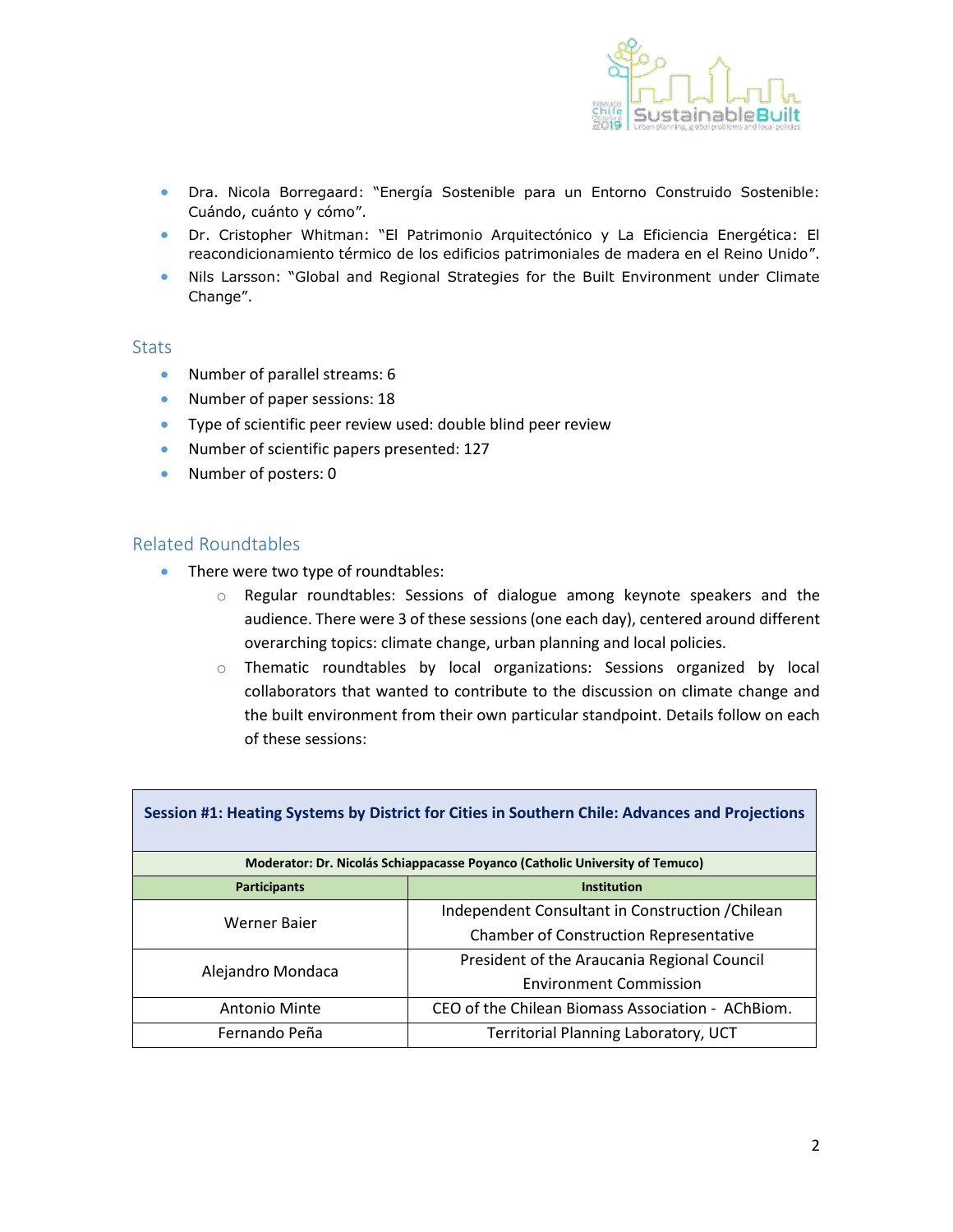

| <b>Session #2: Roadmap Towards Net Zero Emissions in Building</b> |                                                       |  |
|-------------------------------------------------------------------|-------------------------------------------------------|--|
| Moderator: Paola Molina O'Ryan (Chilean College of Architects)    |                                                       |  |
| <b>Participants</b>                                               | <b>Institution</b>                                    |  |
| Christopher Whitman                                               | <b>Cardiff University</b>                             |  |
| Yoselin Rozas                                                     | <b>Energy Ministry</b>                                |  |
| Bárbara Rodríguez                                                 | Universidad de Chile                                  |  |
| Carlos Bascou                                                     | Chilean Construction Chamber - Construction Institute |  |
| María Fernanda Aguirre                                            | <b>Chile Green Building Council</b>                   |  |
| Tatiana Vidal                                                     | <b>Chilean College of Architects</b>                  |  |

| Session #3: Sustainable Public Spaces: Temporality, Resilience and Citizen Participation |                                                      |  |
|------------------------------------------------------------------------------------------|------------------------------------------------------|--|
| Moderator: Sebastián Seisdedos (Ministry of National Assets)                             |                                                      |  |
| <b>Participants</b>                                                                      | <b>Organization</b>                                  |  |
| Paz Serra Freire                                                                         | Ministry of Housing and Urbanism - Urban Development |  |
|                                                                                          | Divison.                                             |  |
| Pablo Allard Serrano                                                                     | Universidad del Desarrollo                           |  |
| Alejandra Tapia Soto                                                                     | Construye 2025 CORFO                                 |  |
| Sandra Iturriaga Del Campo                                                               | Mapocho 42k                                          |  |
| <b>Pablo Fuentes Flores</b>                                                              | Ciudad de Bolsillo                                   |  |

| Session #4: Tools to Ensure Sustainability in Housing and Net Zero Emissions in Building |                            |  |
|------------------------------------------------------------------------------------------|----------------------------|--|
| Moderator: Fabián Carrasco Wetzel (Ministry of Housing and Urbanism)                     |                            |  |
| <b>Participantes</b>                                                                     | Institución / Organización |  |
| Klaus Kosiel                                                                             | Seremi MMA                 |  |
| Marcelo Huenchuñir                                                                       | PН                         |  |
| Alejandra Schueftan                                                                      | <b>INFOR</b>               |  |
| Luciana Misi                                                                             | Casa Sana Vida Sana        |  |
| Úrsula Sepúlveda                                                                         | Casa Sana Vida Sana        |  |

# Method of communicating outcomes

**In** 

Full proceedings of the Conference will be made available soon.